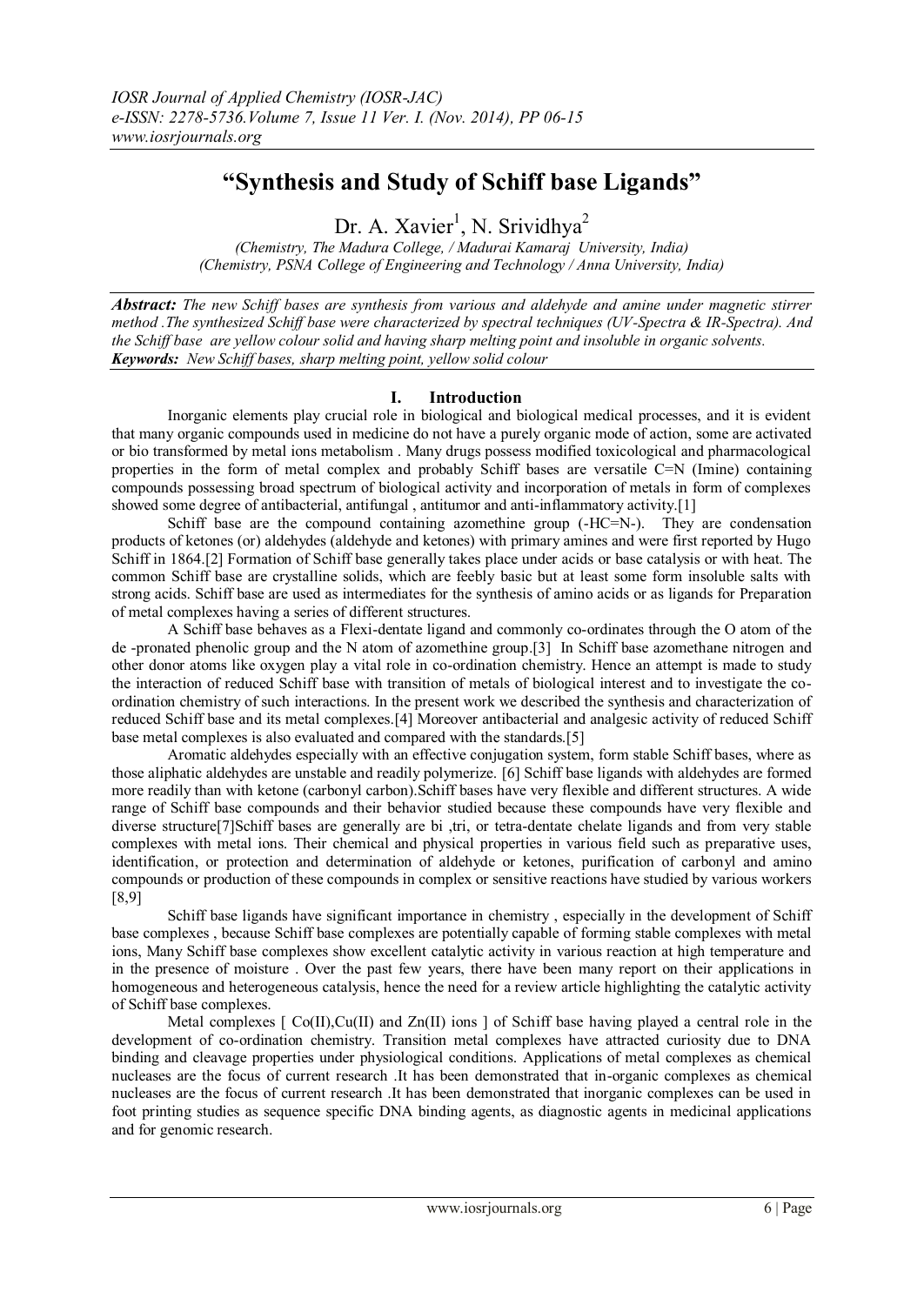

#### **Mechanism**

The formation of a Schiff base from an aldehydes (or) ketones is a reversible reaction and generally takes place under acid (or) base catalysis, or upon heating. The formation is generally driven to the completion by separation of the product or removal of water, or both. Many Schiff bases can be hydrolyzed back to their aldehydes or ketones and amines by aqueous acid or base. [11]



#### *Imine*

The dehydration of carbinolamine is also catalyzed by base. This reaction is somewhat analogous to the E2 elimination of alkyl halides except that it is not a concerted reaction. It proceeds in two steps through an anionic intermediate. The Schiff base formation is really a sequence of two types of reactions, i.e**. addition** followed by **elimination**

Yet the acid concentration cannot be too high because amines are basic compounds. If the amine is protonated and becomes non-nucleophile, equilibrium is pulled to the left and carbinolamine formation cannot occur. Therefore, many Schiff bases synthesis are best carried out at mild acidic pH.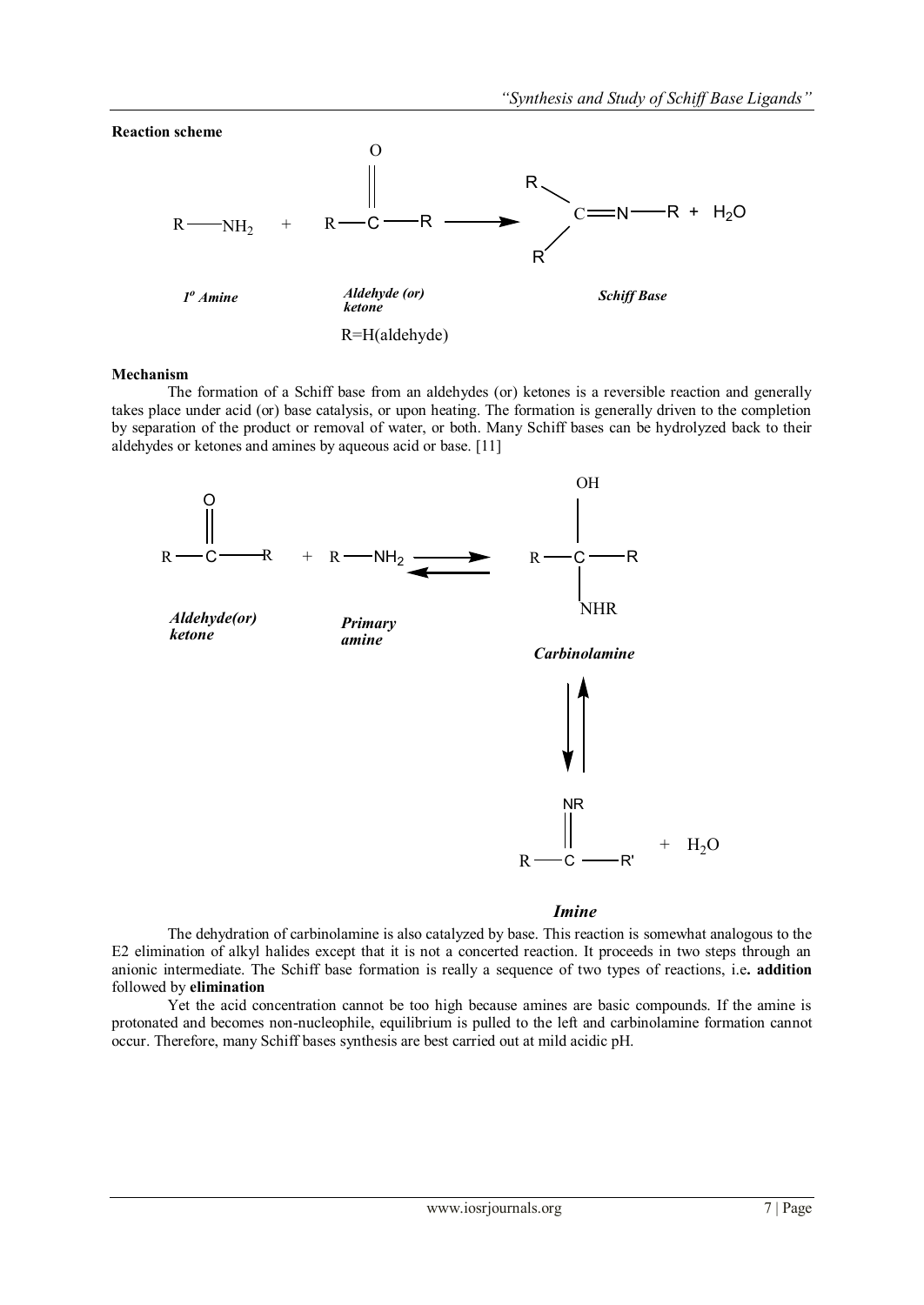

The mechanism of Schiff base formation is another variation on the theme of nucleophile addition to the carbonyl group. In this case, the nucleophile is the amine. In the first part of the mechanism, the amine reacts with the aldehyde or ketone to give an unstable addition compound called carbinolamine. The carbinolamine loses water by either acid or base catalyzed pathways. Since the carbinolamine is an alcohol, it undergoes acid catalyzed dehydration.

Iminium salt  $(R_2C=N+R_2)$  at the other extremes are very rapidly hydrolyzed by water and have to be prepared under rigorously anhydrous conditions. The facility of iminium salt hydrolysis has been put to use in a synthesis of secondary amines from primary amines which involves conversion into the aldimine  $(R_1CH=NR_2)$ and then by alkylation in to the iminium salt  $[R_1CH=N^+R_2 (R_3) X]$  followed by hydrolysis to give the secondary amines  $(R_2NHR_3)$ . Because of the involvement of Schiff base hydrolysis in a number of enzyme mediated processes, the detailed mechanism of hydrolytic cleavage of carbon-nitrogen double bonds have been the subject of close scrutiny both under in vivo and under in vitro conditions<sup>12</sup>. Imines hydrolysis is also a key step in the Sommelet, Stephen, Sonn-MulIer and Gattermann aldehyde synthesis.

#### **1.1 Biological Importance of Schiff bases**

Schiff bases have a large number of synthetic uses in organic chemistry. Acylation of Schiff bases by acid anhydrides, acid chlorides and acyl cyanides is initiated by attack at the nitrogen atom and leads to net addition of the acylation agent to the carbon-nitrogen double bond. Reactions of this type have been put to good use in natural product synthesis.[12] Schiff bases appear to be an important intermediate in a number of enzymatic reactions involving interaction of an enzyme with an amino or a carbonyl group of the substrate. One of the most important types of catalytic mechanism is the biochemical process which involves the condensation of a primary amine in an enzyme usually that of a lysine residue, with a carbonyl group of the substrate to form an imine or Schiff base.

Stereo chemical investigation carried out with the aid of molecular model showed that Schiff base formed between methylglyoxal and the amino group of the lysine side chains of proteins can bent back in such a way towards the N atom of peptide groups that a charge transfer can occur between these groups and oxygen atoms of the Schiff bases[13]. In this respect pyridoxal Schiff bases derived from pyridoxal and amino acids have been prepared and studied from the biological point of view.

Several studies have revealed that by condensation of salicylaldehyde with different heterocyclic compound and their[14,15] derivative with potent antibacterial and antifungal activity obtained. Osman prepared thiadizole derivative compound of salicylaldehyde which were found to be highly potent antibacterial against Bacillus cereus and anitfungal against Aspergillus niger. Several compound incorporating piperazinyl guanidine. When condensed with Salicylaldehyde were found to exhibit cardiovascular and vasodepressive antimicrobial activity.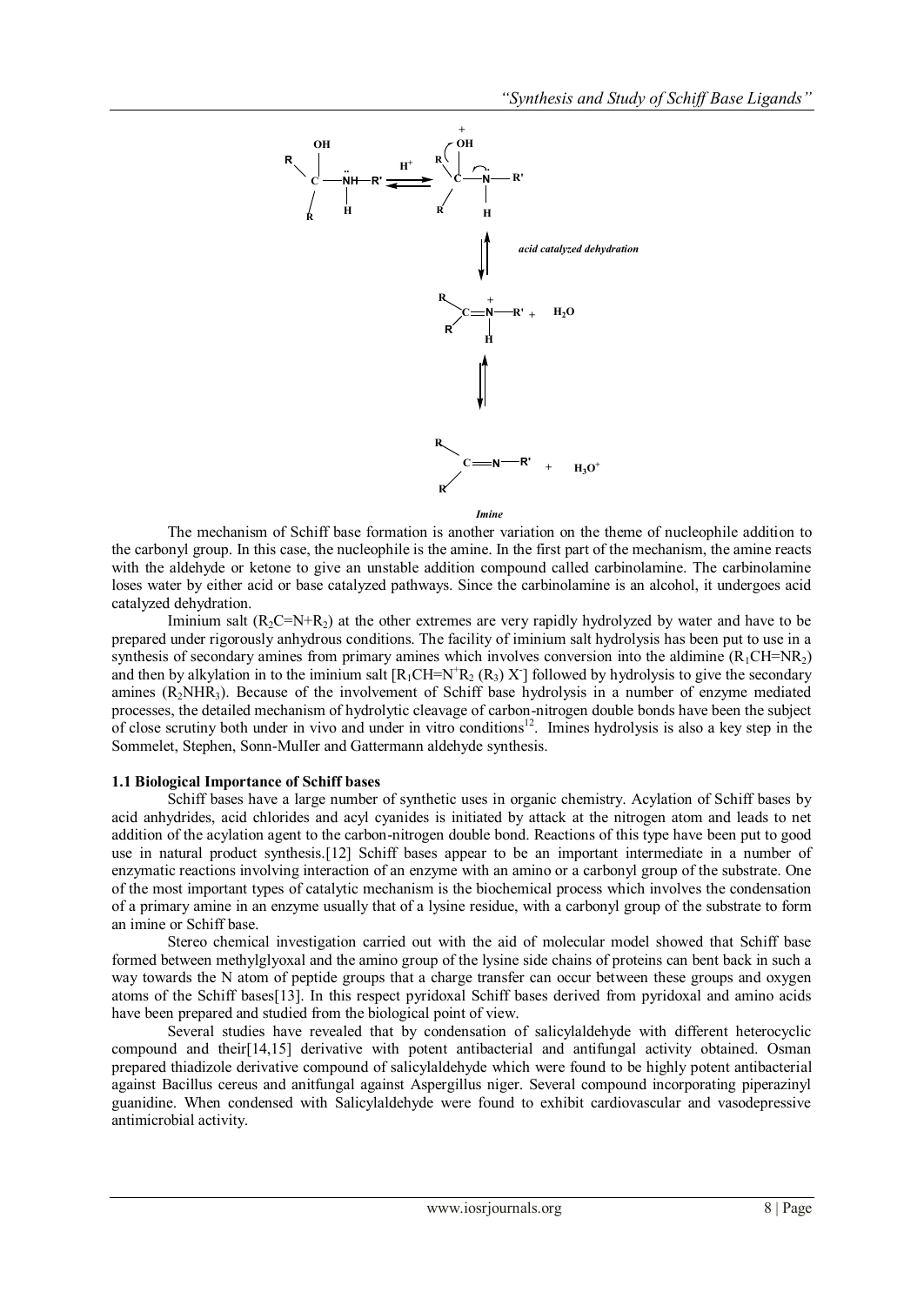# **II. Materials And Methods**

## **2.1 Solvent Purification Methods**

The solvent were purified by the reported procedures used in the synthesis of ligand and preparation of complexes and in various physical and chemical techniques.

## **2.2 Ethanol**

Commercial ethanol was distilled from suspended impurities. To this anhydrous calcium oxide was added and refluxed for about 2 hours, distilled at 78˚C and collected in a receiver fitted with a calcium chloride guard tube.

## **2.3 Acetone**

Acetone was heated under reflux with sufficient quantity of potassium permanganate until the violet colour persists. It was then dried carbonate or anhydrous copper sulphate, filtered and fractionated was taken to exclude moisture.

## **2.4 Dimethylsulphoxide**

This process consists in placing liquid DMSO with low water content in contact with an ion exchange resin in –SO<sub>3</sub>H form, and then separating the liquid from the resin. The DMSO thus obtained has a content of iron cation tracer element of less than or equal to 1 ppb and a content of a Na cation tracer element of less than or equal to 2 ppb.

## **2.5 Determination of Melting Point**

Minimum amount of the substance was taken in a cleaned dry mortar with pestle. It was powdered well and taken in a small capillary tube with one end fused. A thermometer was kept in a sulphuric acid bath along with the stirrer. The capillary tube was mad to add here the thermometer, such that substance containing portion was nearer to the bulb of the thermometer and is heated slowly with constant stirring. The temperature at which the substance begins to melt was recorded.

### **2.6 Solubility Measurement**

The individual components of the complex were having different solubility in different solvent. A little amount of the complex was taken in a test tube and dissolved in a series of solvent. The experiments were carried out with solvent like water, ethanol, acetone, benzene, dichloromethane dimethylsulphoxide and chloroform. In each case the solubility of the molecular complexes were recorded.

### **2.7 Techniques**

Perkin-Elmer 783 FTIR spectrophotometer was used to record the IR spectra of the ligand in the range of 400-4000cm<sup>-1</sup> The Ultraviolet-visible were recorded by using a Shimadzu in the range of 200-1100nm.

## **III. Experimental Work**

All reagents and chemicals as well as solvents were purchased from pure Sigma products.

### **3.1 Synthesis of Ligand**

The Aromatic aldehyde/substituted aldehyde in ethanol (20 mmol) are mixed with 20mmol of Amine/substituted amine, and the mixture is stirred for 1-2 hours for the magnetic stirrer method.

## SYNTHESIS OF L<sup>1</sup>

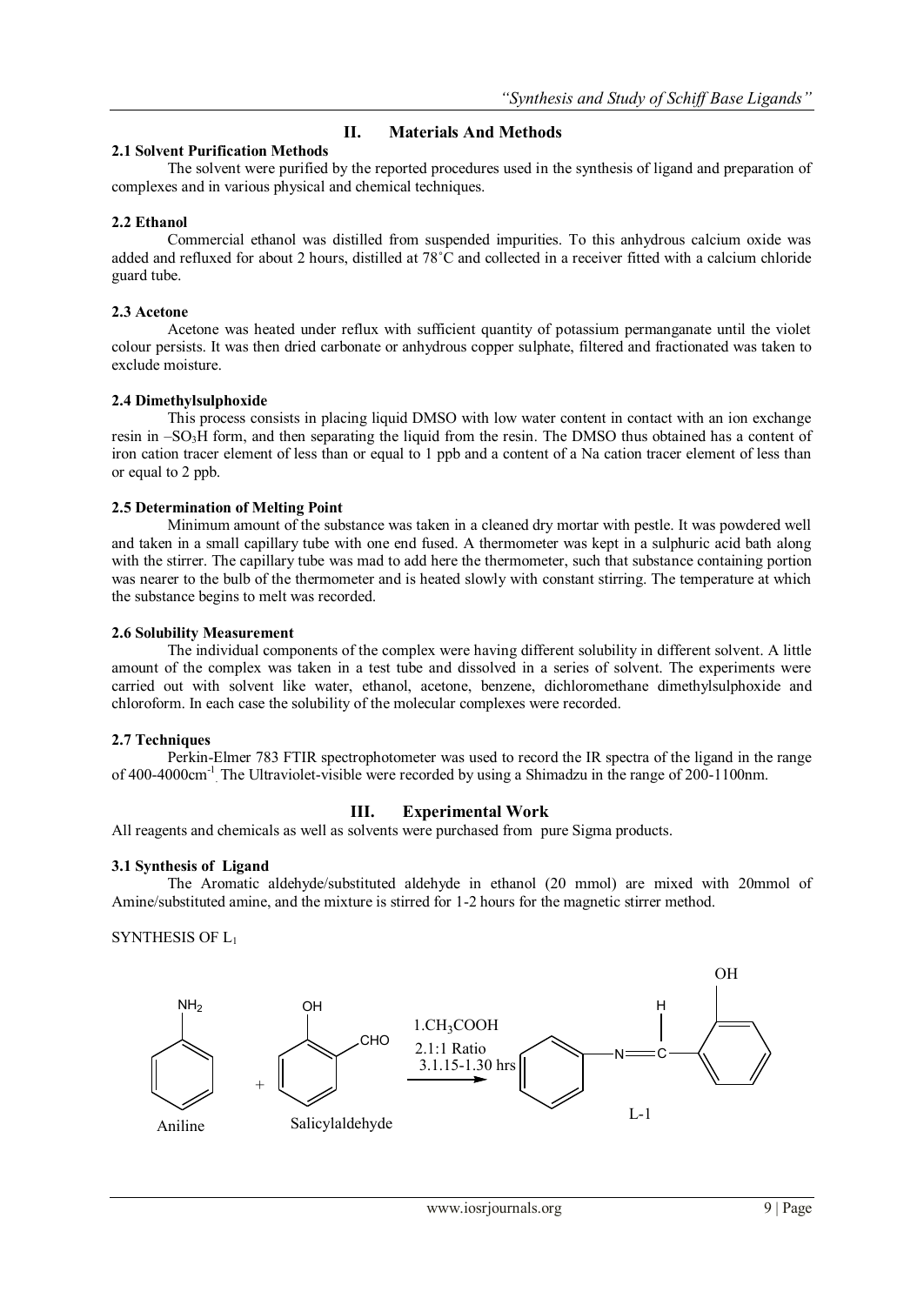

The ligands are yellow colour solid and they are insoluble in organic solvents and the ligands having sharp melting point and IR spectral & UV spectral are given below tables.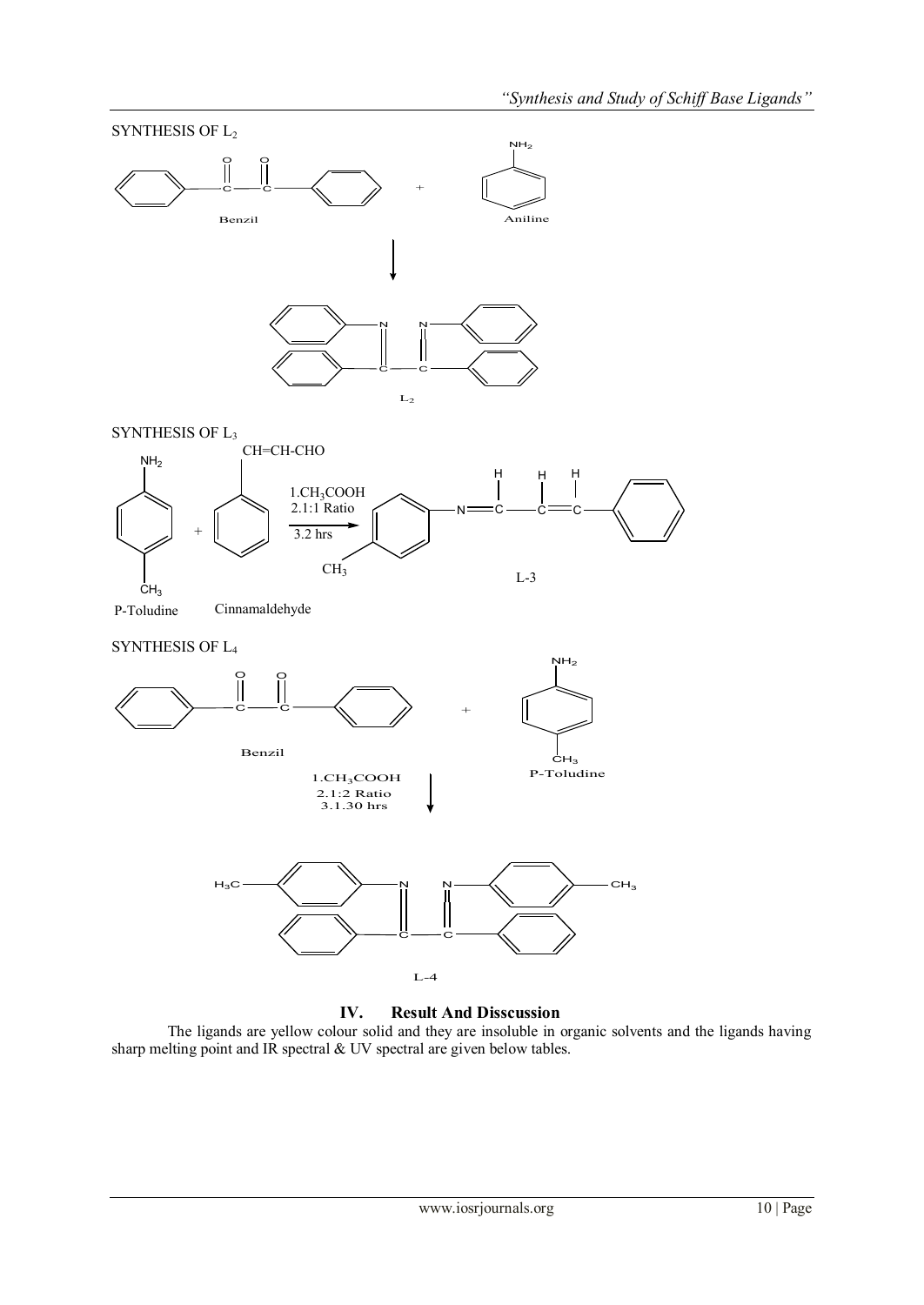| .    |                              |                    |               |            |               |
|------|------------------------------|--------------------|---------------|------------|---------------|
| S.No | Schiff base                  | Ratio of reactants | Time(hrs)     | Colour     | Melting Point |
|      | Salicylaldimine              | 1:1                | $1.15 - 1.30$ | Yellow     | 215           |
| ٠.   | Benzilimine                  | 1:2                | 1.45          | Pal vellow | 142           |
|      | P-Toludine<br>cinnamaldimine | 1:1                | 2.00          | Yellow     | 165           |
| 4.   | P-Toludine<br>benzilimine    | 1:2                | 1.30          | Yellow     | 185           |

**Table-1**

# **3.1 Spectral Characterization**

# **3.1.1 FT-IR Spectra**

When the infrared light is passed through a sample of organic compound, some of the frequencies absorbed and the absorbed or transmitted is plotted against frequency, the result is infrared spectrum the excitation of molecular vibration and rotation gives rise to absorption in the infrared region of the spectrum.

All the ligands are stable and have sharp melting point that indicate the purity of the ligands. The IR of each ligand confirms the formation of Imines bond (-C=N-H) and the absences of carbonyl bond (C=O). Actual band at 1643-1530 cm<sup>-1</sup> is assigned to stretching vibration of the imines group at  $(-C=N-H)$ . All the ligands displayed a band at 1290-1292cm<sup>-1</sup> but in the  $L_2$  has the value is 1138 cm<sup>-1</sup> which is assigned to v(C-O) stretching vibration. In the V(C-OH) band are absorbed in the range  $1321-1371$ cm<sup>-1</sup> In the L<sub>2</sub> has slight higher value  $1498 \text{cm}^{-1}$  but actual value is  $1410 - 1310 \text{cm}^{-1}$ .

The IR spectra of Schiff base under study are shown the table-2 and figure of IR data. A strong to medium intensities bands are assigned to the carbon nitrogen double bond .i.e. $(C=N)$  with the stretching frequency range between 1620-1587cm<sup>-1</sup>.

In the Aromatic C-H band has the region 3037-3047 cm<sup>-1</sup>but in the  $L_3$  has slight higher the value is  $2546$ cm<sup>-1</sup>.

| Table-2 |                           |                          |                   |                 |  |  |
|---------|---------------------------|--------------------------|-------------------|-----------------|--|--|
| S.No    | Nomenclature              | IR-band                  | IR-band           | IR-band         |  |  |
|         |                           | $(C=N)$ cm <sup>-1</sup> | $(Ar-C-H)cm^{-1}$ | $(C-OH)cm^{-1}$ |  |  |
|         | Salicylaldimine           | 1620                     | 3037              | 1381            |  |  |
| ◠       | <b>Benzilimine</b>        | 1587                     | 3049              | 1498            |  |  |
|         | P-Toludine Cinnamaldehyde | 1614                     | 2546              | 1371            |  |  |
|         | P-Toludine benzilimine    | 1620                     | 3037              | 1321            |  |  |

#### **3.1.2 UV-Spectra:**

The UV- spectra of Schiff base under study for the ligands are shown figure of UV-spectra. In the UV spectra of all Schiff bases are dissolved in the DMSO solution. And gives the UV-data are shown in the following table-3.

1. The lower wavelength for the Schiff bases has a range between 260nm to 290nm. These values assigned to n- $\pi^*$  transistion Schiffbase (C $=$ N) and aromatic nature 0f Schiff bases. These have the molar extinction coefficient values is <100.

2. The longer wavelength for the table-3 gives the range between 337nm to 347nm.And Emax are greater to the  $\pi$ - $\pi$ <sup>\*</sup> transistion and >10000 are given the values of the Following table-3.

| Table-3 |                           |                       |                        |  |  |  |
|---------|---------------------------|-----------------------|------------------------|--|--|--|
| S.No    | Nomenclature              | $UV$ -band $(C=N)$ nm | UV-bands $(\pi-\pi^*)$ |  |  |  |
|         | Salicylaldimine           | 260.80                | 341.40                 |  |  |  |
|         | <b>Benzilimine</b>        | 262.60                | 341.40                 |  |  |  |
|         | P-Toludine Cinnamaldehyde | 291.20                | 337.60                 |  |  |  |
| 4.      | P-Toludine benzilimine    | 260.20                | 347.20                 |  |  |  |

## **V. Conclusion**

The new Schiff bases are synthesis from various aldehyde and amine under magnetic stirrer method .The synthesized Schiff base were characterized by spectral techniques (UV-Spectra & IR-Spectra). And the Schiff base are solid and having sharp melting point.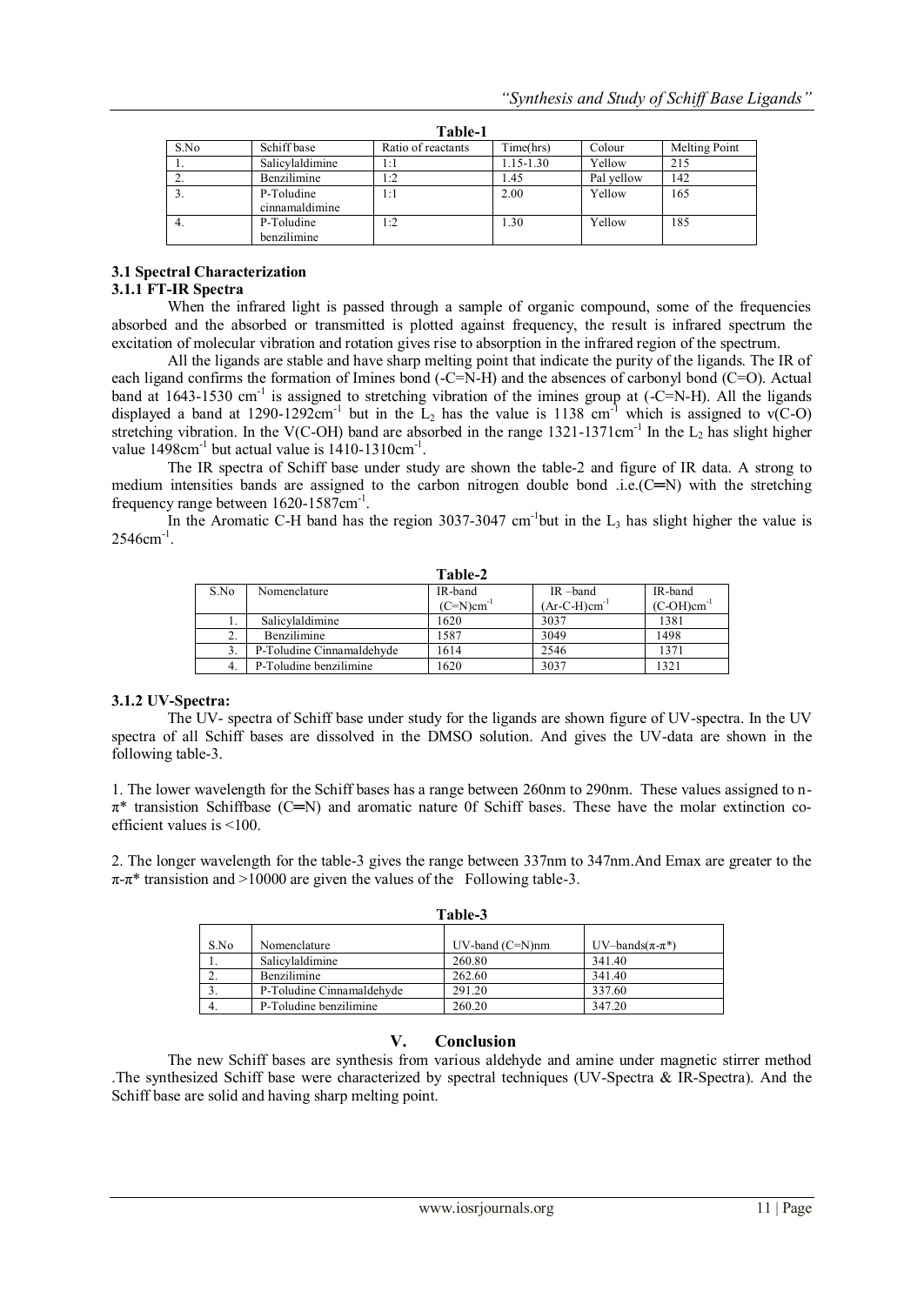| Table-4 |                          |          |             |  |  |
|---------|--------------------------|----------|-------------|--|--|
| S.No    | Nomenclature             | Yield(g) | Time (hrs.) |  |  |
|         | Salicyladimine           | 24       | 1.30        |  |  |
|         | Benzimine                | 1.68     | 1.45        |  |  |
|         | P-Toudine cinnamaldimine | .05      | 2.00        |  |  |
|         | P-Toludine benzilimine   | .47      | -30         |  |  |

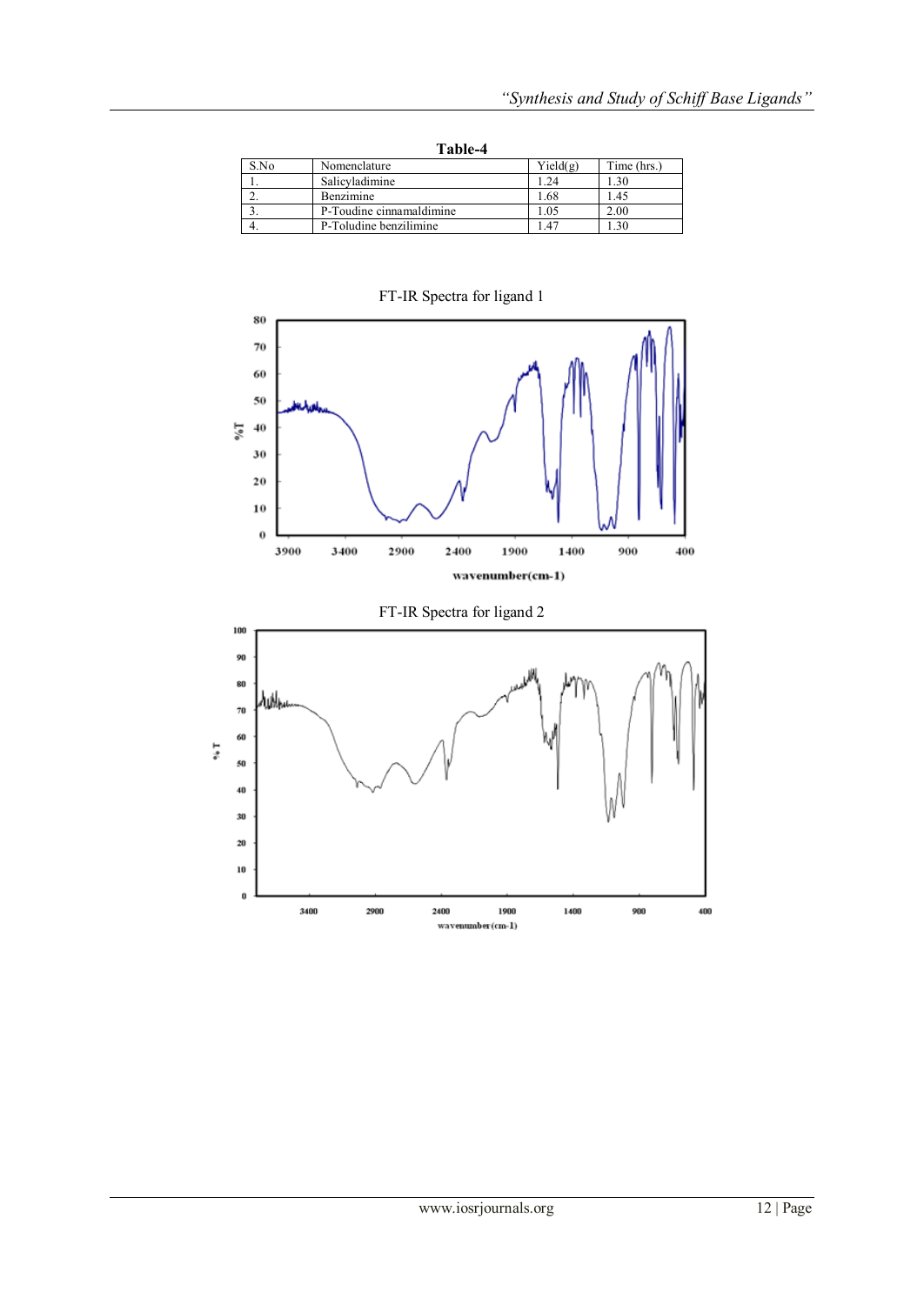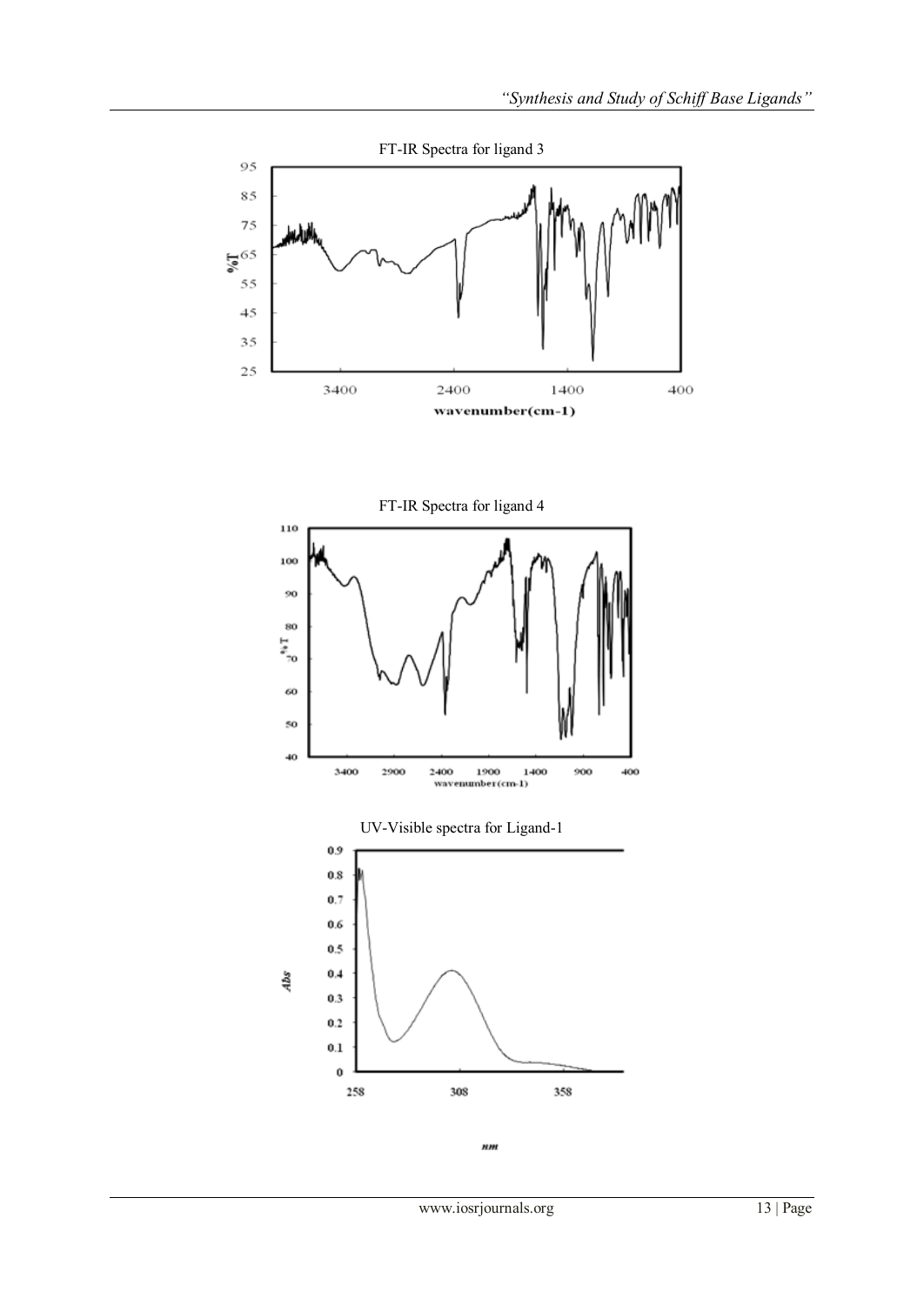UV-Visible spectra for Ligand-2



UV-Visible spectra for Ligand-3